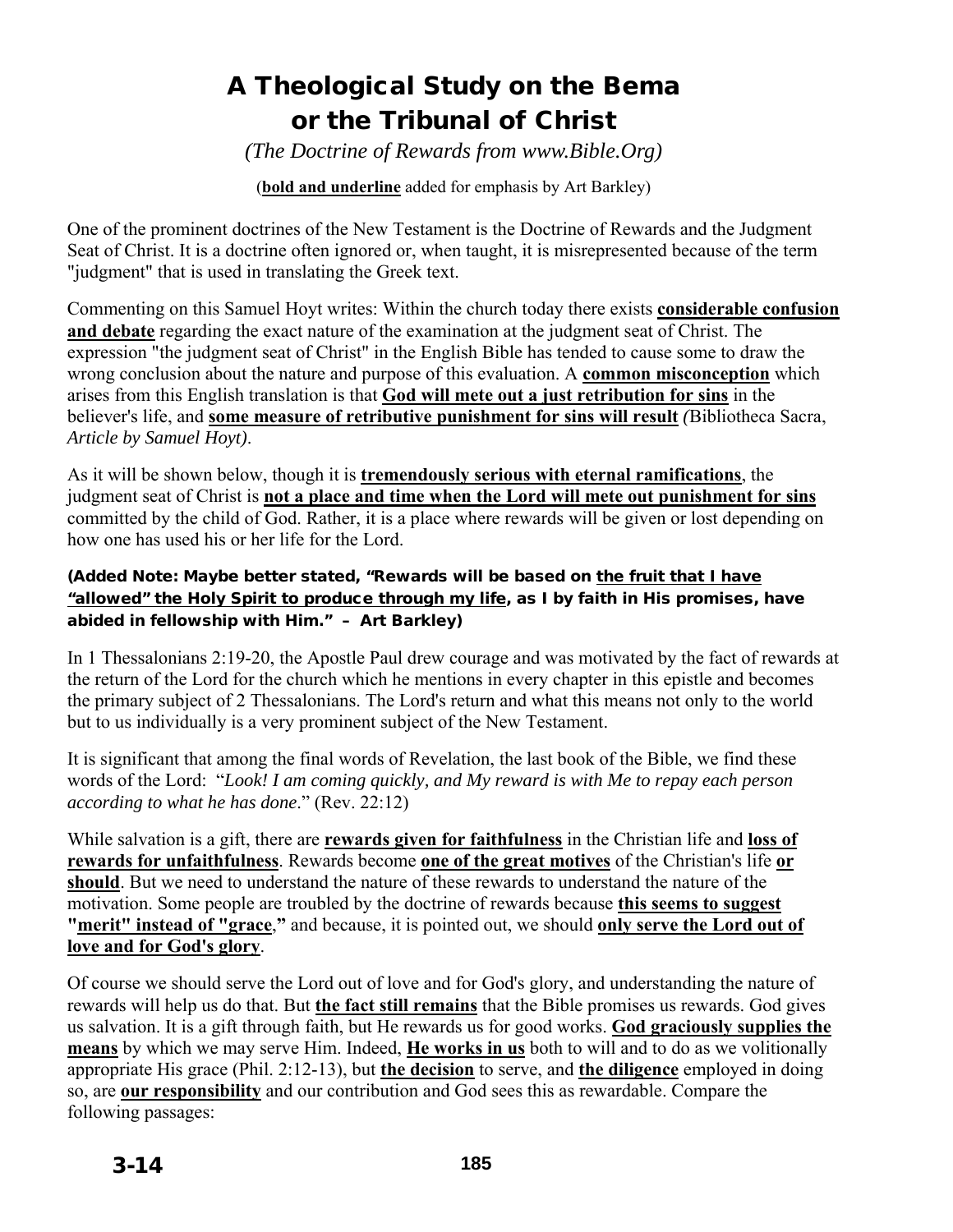1 Cor. 15:10 *But by God's grace I am what I am, and His grace toward me was not ineffective. However, I worked more than any of them, yet not I, but God's grace that was with me.* 

Col. 1:29 *I labor for this, striving with His strength that works powerfully in me.* **Key Verses:** Rom. 14:10-11; 1 Cor. 3:11-15; 2 Cor. 5:9-10; 1 John 2:28; Rev. 3:11-12.

## The Meaning of The Judgment (Bema) Seat

Both Romans 14:10 and 2 Corinthians 5:10 speak of the "judgment seat." This is a translation of one Greek word, the word *bema*. While *bema* is used in the gospels and Acts of the raised platform where a Roman magistrate or ruler sat to make decisions and pass sentence (Matt. 27:19; John 19:13), its use in the epistles by Paul, because of his many allusions to the Greek athletic contests, is more in keeping with its original use among the Greeks.

This word was taken from Isthmian games where the contestants would compete for the prize under the careful scrutiny of judges who would make sure that every rule of the contest was obeyed (cf. 2 Tim. 2:5).

The victor of a given event who participated according the rules was led by the judge to the platform called the *bema*. There the laurel wreath was placed on his head as a symbol of victory (cf. 1 Cor. 9:24-25).

In all of these passages, "Paul was picturing the believer as a competitor in a spiritual contest. As the victorious Grecian athlete appeared before the *bema* to receive his perishable award, so the Christian will appear before Christ's *bema* to receive his imperishable award. The judge at the *bema* bestowed rewards to the victors. *He did not whip the losers*" (Samuel Hoyt, *"The Judgment Seat of Christ in Theological Perspective," Part 1,* Bibliotheca Sacra*,* p. 37, January-March, 1980, *Electronic Media*). We might add, neither did he sentence them to hard labor.

In other words, it is a reward seat and portrays a time of rewards or loss of rewards following examination, but it is **not a time of punishment** where believers are judged for their sins. Such would be inconsistent with the finished work of Christ on the Cross because He **totally** paid the penalty for our sins. Chafer and Walvoord have an excellent word on this view:

With reference to sin, Scripture teaches that the child of God under grace shall not come into judgment (John 3:18; 5:24; 6:37; Rom. 5:1; 8:1; 1 Cor. 11:32); in his standing before God, and on the ground that the penalty for all sin -- past, present, and future (Col. 2:13) -- has been borne by Christ as the perfect Substitute, the believer is not only placed **beyond condemnation**, but being in Christ is accepted **in the perfection of Christ** (1 Cor. 1:30; Eph. 1:6; Col. 2:10; Heb. 10:14) and loved of God as Christ is loved (John 17:23). (*Lewis Sperry Chafer*, Major Bible Themes: 52 Vital Doctrines of the Scripture Simplified and Explained, *John F. Walvoord: Zondervan*, *1974, p. 282.)* 

John 5:24 "*I assure you: Anyone who hears My word and believes Him who sent Me has eternal life and will not come under judgment but has passed from death to life.*" Rom. 8:1 *Therefore, no condemnation now exists for those in Christ Jesus.* 

Again, Chafer writes concerning the *bema*, "It cannot be too strongly emphasized that the judgment is **unrelated to the problem of sin**, that **it is more for the bestowing of rewards than the rejection of failure**." (Lewis Sperry Chafer, *Systematic Theology*, vol. 4 [Dallas Seminary Press, 1948], p. 406.)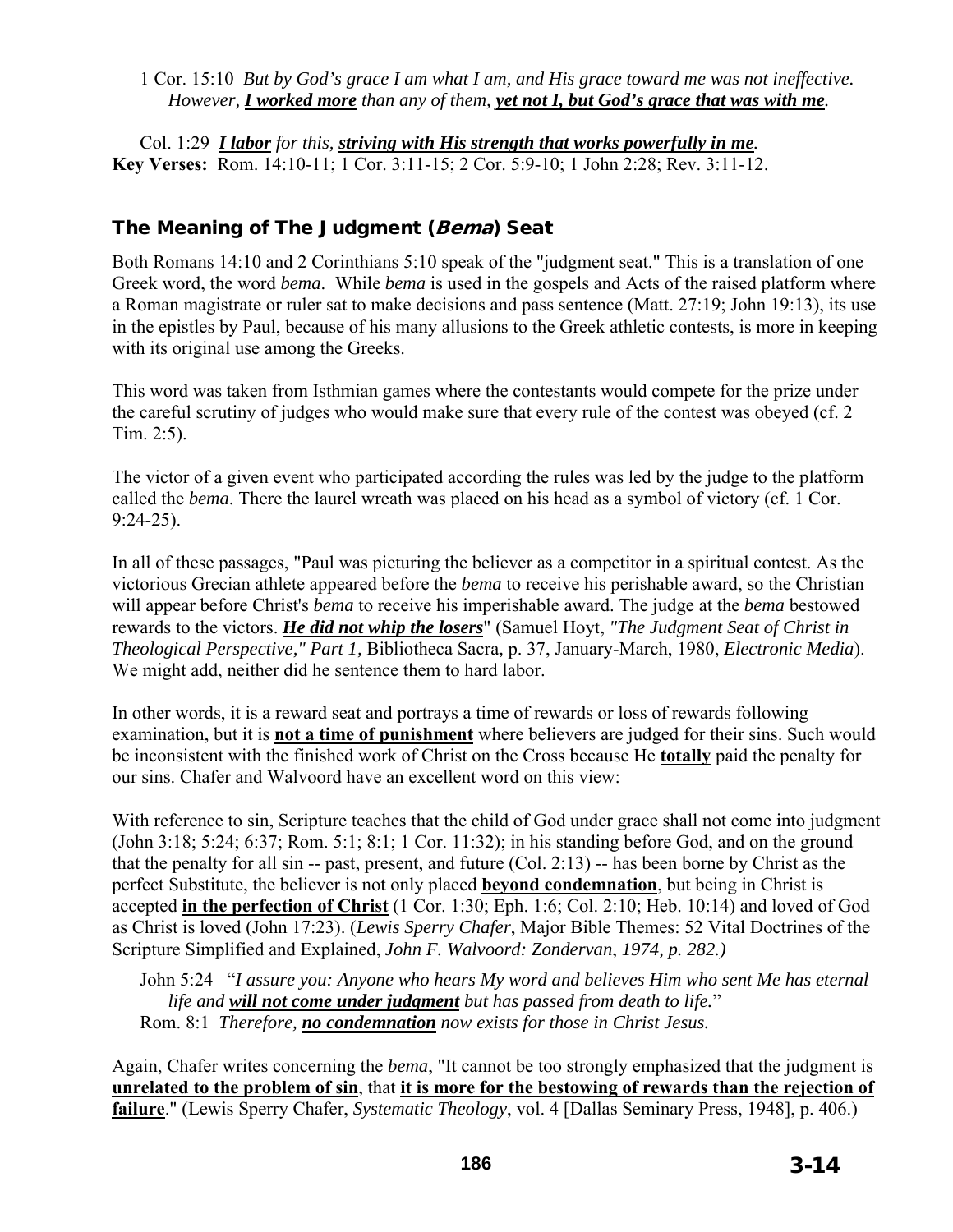# The Time of The Bema

This event will occur immediately following the rapture or resurrection of the church after it is caught up to be with the Lord in the air as described in 1 Thessalonians 4:13-18.

### **Arguments or Reasons in Support of This View:**

In Luke 14:12-14, reward is associated with the resurrection and the rapture is when the church is resurrected.

In Revelation 19:8, when the Lord returns with His bride at the end of the tribulation, she is seen already rewarded. Her reward is described as fine linen, the righteous acts of the saints- undoubtedly the result of rewards.

In 2 Timothy 4:8 and 1 Corinthians 4:5, rewards are associated with "that day" and with the Lord's coming. Again, for the church this means the event of 1 Thessalonians 4:13-18.

So the order of events will be:

- 1. the rapture which includes our glorification or resurrection bodies
- 2. exaltation into the heavens with the Lord
- 3. examination before the *bema*
- 4. compensation or rewards.

# The Place of The Bema

It will occur somewhere in the heavenlies in the presence of the Lord. This is evident from 1 Thessalonians 4:17; Revelation 4:2 and 19:8.

# The Participants at The Bema

**All the passages dealing with the** *bema* **or rewards are addressed to believers or pertain to believers of the church** (Rom. 14:10-12; 1 Cor. 3:12f; 2 Cor. 5:9f; 1 John 2:28; 1 Thess. 2:19-20; 1 Tim. 6:18-19; Tit. 2:12-14 [note the emphasis on good works].

The resurrection program and thus the reward of Old Testament saints occurs after the tribulation, after church age saints are already seen in heaven and rewarded and returning with the Lord to judge the earth (cf. Rev. 19:8 with Dan. 12:1-2; Matt. 24).

All believers, regardless of their spiritual state, will be raptured and will stand before the *bema* to give an account of their lives and will either receive rewards or lose rewards. Some believe in a partial rapture theory which says that only those in fellowship with the Lord will be raptured as a form of punishment for their sin. s mentioned above, this is not only contrary to the finished work of Christ who **once and for all** paid the penalty for our sins, but it is contrary to the teaching of 1 Thessalonians 5:8-11 *For God did not appoint us to wrath, but to obtain salvation through our Lord Jesus Christ, who died for us, so that whether we are awake or asleep, we will live together with Him.*

The context suggests that Paul has in mind the return of Christ for the church--the rapture (1 Thess. 4:13-18). The rapture is the means of our deliverance from the wrath he discusses in chapter 5:1-3.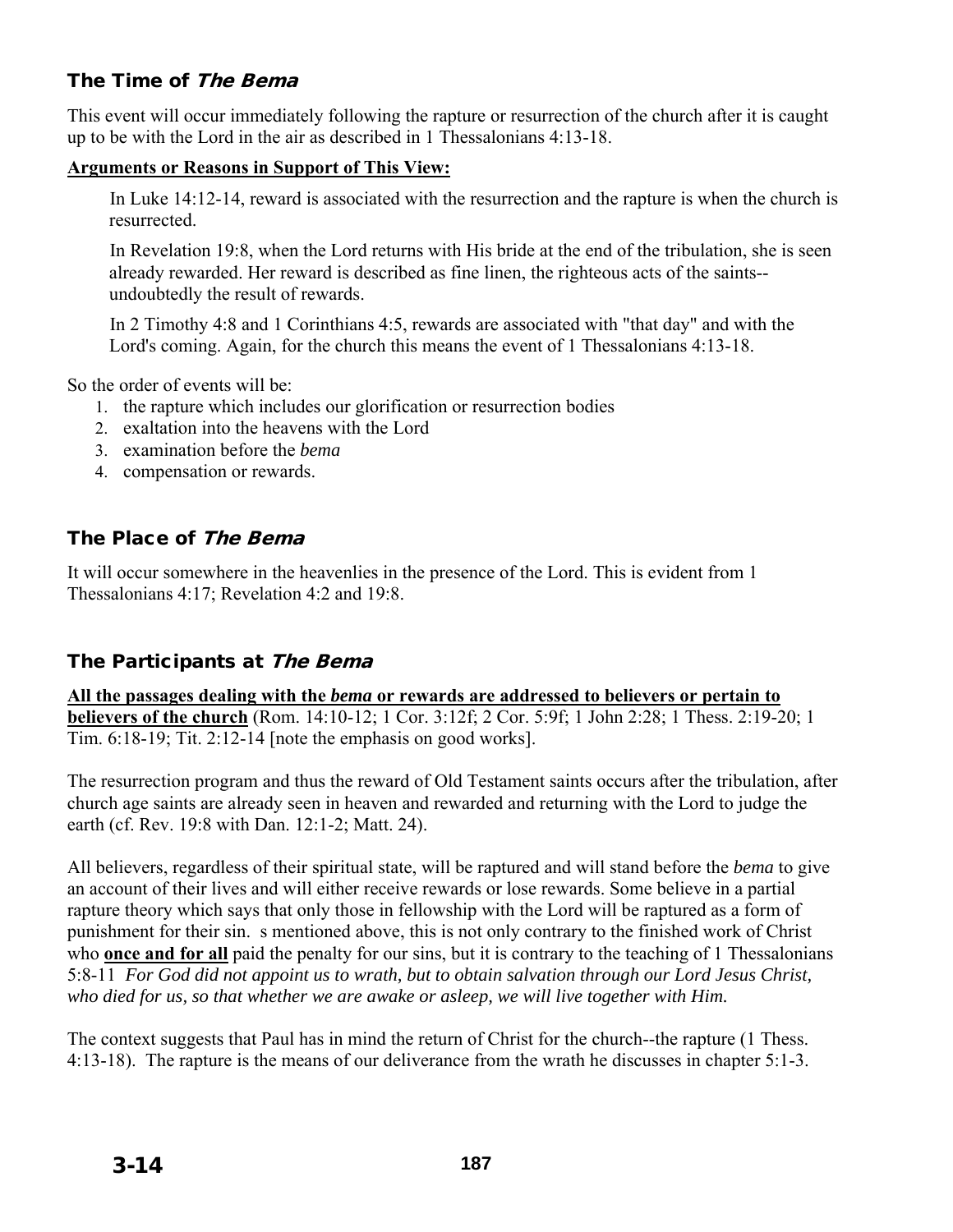Further, the words "awake or asleep" of verse 10 refer to a spiritual or moral condition, not whether one is alive or dead when Christ returns as in 4:13-14. This is clear from both the context of 5:4-8 and by the fact he changed the words he used for sleep. He used the Greek *katheudo* in 5:10 rather than *koimao*, the word he used metaphorically in 4:13-14 of physical death. Though *katheudo* was used of physical sleep and even death, it was also commonly used of spiritual apathy or carnal indifference to spiritual matters, and this is clearly the context of chapter 5. The point, then, is this: Because of the perfect and finished nature of Christ's death (note the words "who died for us" of verse 10), whether we are spiritually alert or not, we will live together with Him through the rapture to face the examination of the *bema*.

## The Examiner or Judge at The Bema

This is none other than the Lord Jesus who is even now examining our lives and will bring to light the true nature of our walk and works when we stand before Him at the *Bema* (Rev. 1-2; 1 Cor. 4:5f; 2 Cor. 5:10; 1 John 2:28). In Romans 14:10 the apostle called this examining time the *Bema of God* while in 2 Corinthians 5:10 he called it the *Bema of Christ*. The Point: Jesus, who is God, is our Examiner and Rewarder.

## The Purpose and Basis of The Bema

The purpose and the basis is the most critical issue of all and brings us face to face with the practical aspects of the Bema. Some crucial questions are: Why are we brought before the Bema? Is it only for rewards or their loss? Will any punishment be meted out? Will there be great sorrow? What's the basis on which the Bema is conducted? Is it sin, good works, or just what?

The Problem: **Within the church, there exists a good deal of confusion and disagreement concerning the exact nature of the Bema. The use of the term "judgment seat" in most translations, ignorance of the historical and cultural background concerning the Bema, and foggy theology regarding the finished work of Christ have all contributed to several common misconceptions which, in one way or another, see God as giving out just retribution to believers for sin, or at least for our unconfessed sin.** 

#### Three Views of the Bema:

- **1)** For a summary of three major views, let me quote Samuel L. Hoyt from Bibliotheca Sacra. Some Bible teachers view the judgment seat as a place of intense sorrow, a place of terror, and a place where Christ displays all the believer's sins (or at least those unconfessed) before the entire resurrected and raptured church. Some go even further by stating that Christians must experience some sort of suffering for their sins at the time of this examination.
- **2)** At the other end of the spectrum another group, which holds to the same eschatological chronology, views this event as an awards ceremony. Awards are handed out to every Christian. The result of this judgment will be that each Christian will be grateful for the reward which he receives, and he will have little or no shame.
- **3)** Other Bible teachers espouse a mediating position. They maintain the seriousness of the examination and yet emphasize the commendation aspect of the judgment seat. They emphasize the importance and necessity of faithful living today but reject any thought of forensic punishment at the *bema*. Emphasis is placed on the fact that each Christian must give an account of his life before the omniscient and holy Christ. All that was done through the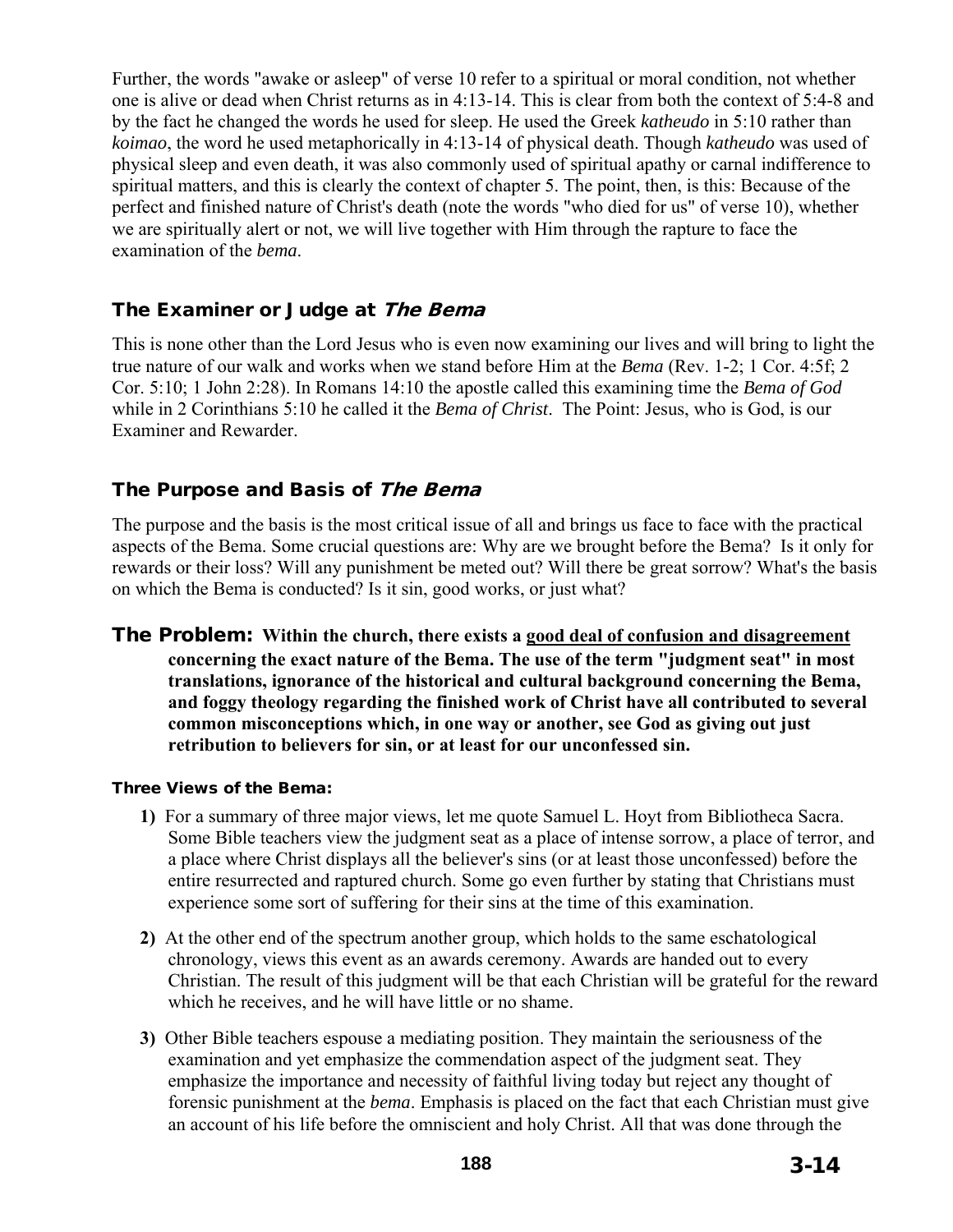**energy of the flesh** will be regarded as **worthless** for reward, while all that was done in the **power of the Holy Spirit** will be graciously **rewarded**. Those who hold this view believe that the Christian will stand glorified before Christ without his old sin nature. He will, likewise, be without guilt because he has been declared righteous. There will be no need for forensic punishment, for Christ has forever borne all of God's wrath toward the believer's sins *(Hoyt, pp. 32-33)* 

**This last view (#3) I believe to be the one that is in accord with Scripture**. Reasons for this will be set forth and developed as we study the nature, purpose, and basis for the Bema. But for now, lest we draw some wrong conclusions, we need to be ever mindful that God's Word clearly teaches there are specific and very serious consequences, both temporal and eternal, for sin or disobedience. Though we will not be judged in the sense of punished for sin at the Bema since the Lord has born that for us, we must never take sin lightly because there are many consequences.

# The Present Consequences of Sin or Disobedience

While the following is not exhaustive, it demonstrates that sin in the life of a believer is not a small issue.

- (1) Loss of fellowship with the Lord. Known sin in one's life causes a loss of intimate fellowship with the Lord with the consequent loss of His joy and peace (Ps. 32:3-4).
- (2) Divine Discipline From the Lord Here in Time. **We should not think of discipline as punishment**. Discipline from God is the gracious work of a Father to train and develop His children. Sometimes this comes in the form of various kinds of testing, trials, failure, and predicaments which He uses to correct us, to train us, and if we have been going our own stubborn way, to increase our misery. The goal, however, is always to bring us back to Him (Heb. 12:5-11). If the believer remains unrepentant, this can lead to the sin unto death as with Ananias and Sapphira (Acts 5), and some of the believers at Corinth who were failing to confess their sin and get right with the Lord (1 Cor. 11:28f; cf. also 1 John 5:16-17).
- (3) Loss of Power and Production. When we fail to deal with our sinful ways through honest confession, we grieve the Holy Spirit and quench His power in our lives. This means that rather than operating by faith in God's provision, we end up operating in the energy of the flesh. We turn to our personal bag of tricks by which we seek to handle life (Gal. 3:1-5; 5:5-1-5; Jer. 2:12- 13). This results in the works of the flesh and their fruitless consequences (Gal. 5:19-21, 26). Without the abiding life, the life of faith and obedience to the Savior, we can do nothing (John 15:1-7).
- (4) Loss of Opportunities. When we are in charge of our lives rather than the Lord, we become insensitive to people and opportunities of ministry--we lack vision. **Carnal believers have no vision other than their own personal agendas and selfish goals** (cf. Jn. 4:34f).
- (5) Loss of Desire and Motivation for Service. **Carnal believers are occupied and controlled by their own self-centered desires** (Gal. 5:16f). Perhaps this is a good place to discuss the concept of selfishness and rewards, for some see an appeal to rewards as selfish and therefore carnal.

Zane Hodges has some good thoughts on this concept: Scripture does not teach us to be uninterested in our own happiness or well-being. The very desire to escape eternal damnation is a legitimate and urgent self-interest. The instinct to preserve our lives is the same. Nor are pleasure and enjoyment illegitimate experiences. When God put Adam and Eve in the garden, He furnished them with "*every tree pleasing in appearance and good for food*,…" (Gen. 2:9).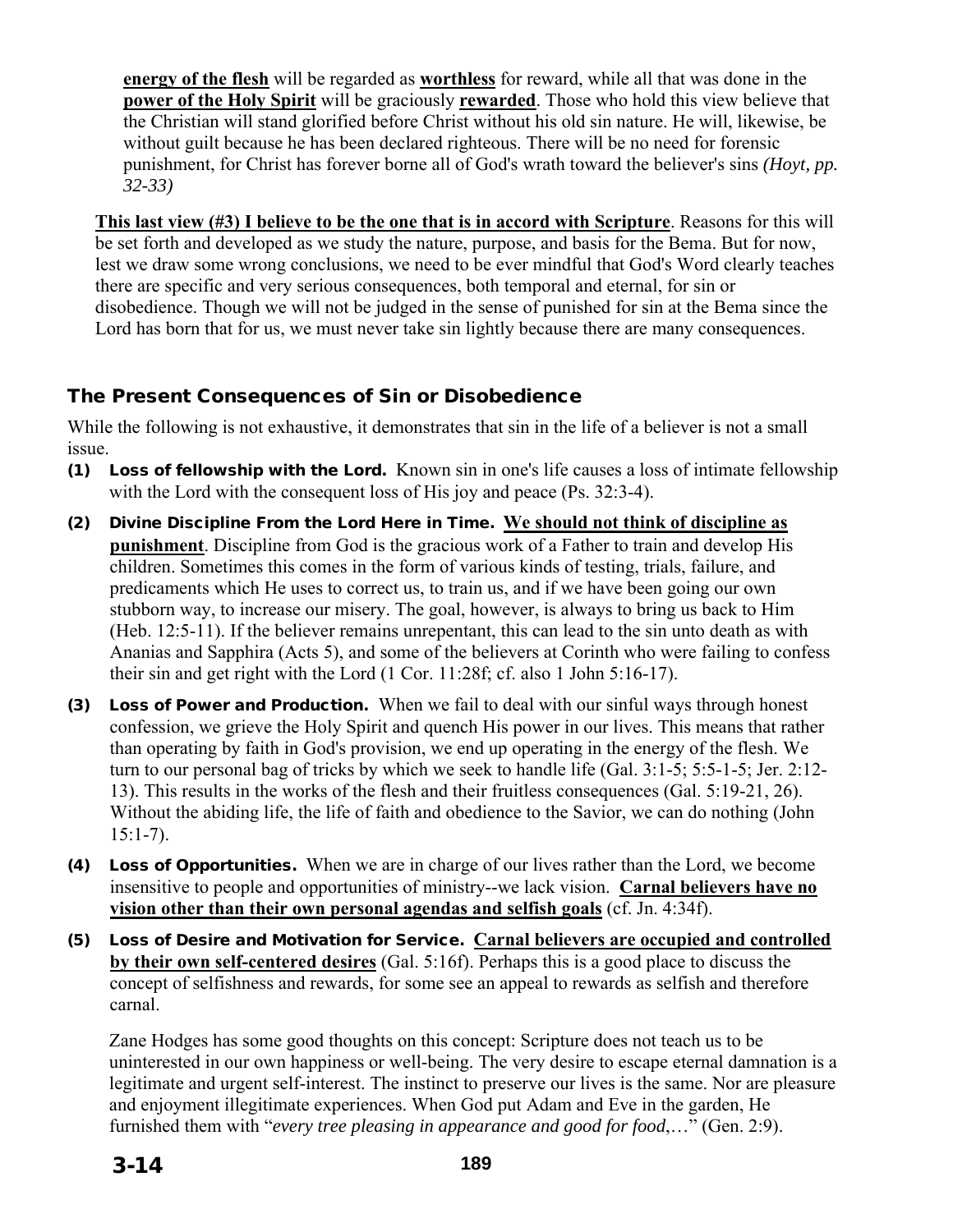They could enjoy themselves freely provided they abstained from eating from the one forbidden tree. Similarly, Paul tells rich people that " God, who richly provides us with all things to *enjoy*.". (1 Tim. 6:17: italics added).

**Selfishness ought not to be defined simply as the pursuit of our own self-interest. Instead, it should be defined as the pursuit of our self-interest** *in our own way***, rather than in God's way**. Since "love" is a preeminent virtue in Christianity, true selfishness often involves a pursuit of self-interest that violates the law of love *(Hodges*, Journal of the Grace Evang. Society, *Autumn*, *1991, p. 7).*

**Self-interest in God's way is legitimate**. **Self-centeredness or selfishness is preoccupation with self at the expense of others and God's will in one's life**. When Adam and Eve chose to eat of the tree of the knowledge of good and evil, they acted in **self-centered independence**  which was idolatry and sin. When they enjoyed each other and the fruit trees and blessings of the garden, they acted in their self-interest but they did so in dependence on and in obedience to the Lord.

- (6) Broken relationships and disharmony. Carnality causes broken relationships and pain to those around us - our families, friends, associates, and co-workers in the body of Christ (Gal. 5:15; Heb. 12:15b).
- (7) Loss of Physical Health and Vitality. Of course all sickness, weakness, or suffering is not a product of sin, but it can be and often is (1 Cor. 11:29-30; 1 John 5:16-17; Prov. 17:22; 14:30).
- (8) Loss of Rewards at the Bema. 1 Cor. 3:13-15: … *each one's work will become obvious, for the day will disclose it, because it will be revealed by fire; the fire will test the quality of each one's work. If anyone's work that he has built survives, he will receive a reward. If anyone's work is burned up, it will be lost, but he will be saved; yet it will be like an escape through fire.*

## The Purpose of The Bema

It is **not punitive**. It is not to judge believers for sin of any kind, confessed or unconfessed. Scripture teaches that for the believer God's justice has already been **fully and forever satisfied at the Cross** in relation to the believer's sins. *If God were to punish the believer judicially for his sins for which Christ has already rendered payment, He would be requiring two payments for sin and would therefore be unjust*. Such a concept (punishment for sin) erroneously disparages the all-sufficiency of Christ's death on the cross" (Hoyt, pp. 33-34). Christ paid the penalty for the believer's pre- and post-conversion sins. The believer will **forfeit rewards which he could have received**, **but he will not be punished in the judicial sense of "paying" for his sins**.**"**

**Scripture teaches that all sins, both confessed and unconfessed, have been forgiven and taken care of by the work of Christ on the Cross so the Christian will never face those sins again at the judgment.** 

**Key Scriptures:** The following verses demonstrate the basic principle of the **complete** and **finished** nature of Christ's Work:

Hebrews 10:14 *For by one offering He has perfected forever those who are sanctified.* Romans 5:19 *For just as through one man's disobedience the many were made sinners, so also through the one man's obedience the many will be made righteous.*

Colossians 2:10 *and you have been filled by Him, who is the head over every ruler and authority.*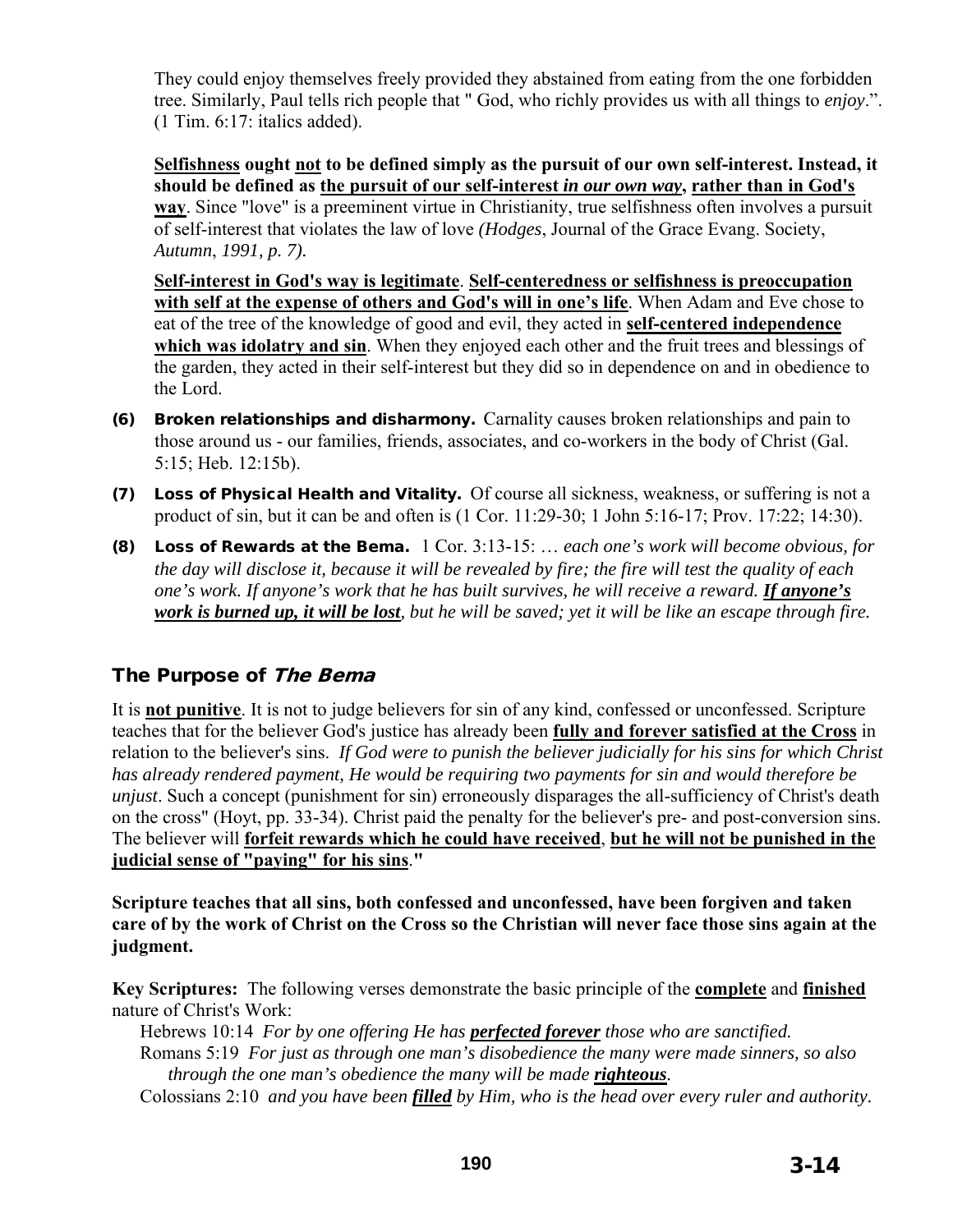These verses state the **complete** results or conclusion:

- Hebrews 8:12 "For I will be merciful to their wrongdoing, and I will *never again* remember their *sins."*
- Hebrews 10:17-18 *"I will never again remember their sins and their lawless acts. Now where there is forgiveness of these, there is no longer an offering for sin."*
- Isaiah 44:22 *"I have swept away your transgressions like a cloud, and your sins like a mist…"*
- Psalm 103:12 *As far as the east is from the west, so far has He removed our transgressions from us.*
- Micah 7:19 *He will again have compassion on us He will vanquish our iniquities. You will cast all our sins into the depths of the sea.*
- Isaiah 38:17 *"Indeed, it was for my own welfare that I had such great bitterness; but Your love has delivered me from the Pit of destruction, for You have thrown all my sins behind Your back."*

These verses show **we cannot come into judgment**. Why? **Because Christ has borne our judgment** by being made a curse in our place:

- Romans 5:1 *Therefore, since we have been declared righteous by faith, we have peace with God through our Lord Jesus Christ.*
- Romans 8:1 *Therefore, no condemnation now exists for those in Christ Jesus,*
- John 3:18 *"Anyone who believes in Him is not condemned, but anyone who does not believe is already condemned, because he has not believed in the name of the One and Only Son of God."*
- John 5:24 *"I assure you: Anyone who hears My word and believes Him who sent Me has eternal life and will not come under judgment but has passed from death to life."*
- **Question:** Then why do we have to confess sin in this life? And why does God judge believers for unconfessed sin as with Ananias and Sapphira in Acts 5 and some of the believers in Corinth in 1 Cor. 11:28f?

**Answer:** Because this is a completely different matter.

**(1)** Unconfessed sin relates to fellowship in this life, not one's relationship or standing with God. Unconfessed sin stands as a barrier to fellowship with the Lord and His control over one's life. As Amos 3:3 says, "can two walk together unless they be agreed?" Obviously the answer is no. Confession means we agree with God concerning our sin and want to get back under God's control. "Daily forgiveness of those who are within the family of God is distinguished from judicial and positional forgiveness which was applied forensically to all of a person's sins the moment he believed in the Lord Jesus Christ" (Hoyt, p. 38). We need to distinguish between fellowship forgiveness and legal or forensic forgiveness that justifies us and gives us a standing before God through Christ.

#### **Key Scriptures:** Heb. 12:5f and 1 Cor. 11:28-32.

These passages explain the nature of God's judgment of believers in this life. It is discipline designed to train and bring believers back to a walk with God. They teach us the basic cause of discipline is failure to examine and confess known sins because they hinder our fellowship with God. *"Condemned along with the world"* in 1 Cor. 11:32 most likely refers to the judgment of Rom. 1:24f, moral degeneration and the gradual breakdown in the moral fiber of men when they turn away from God. The same thing happens in the life of believers, but God brings discipline to stop the process.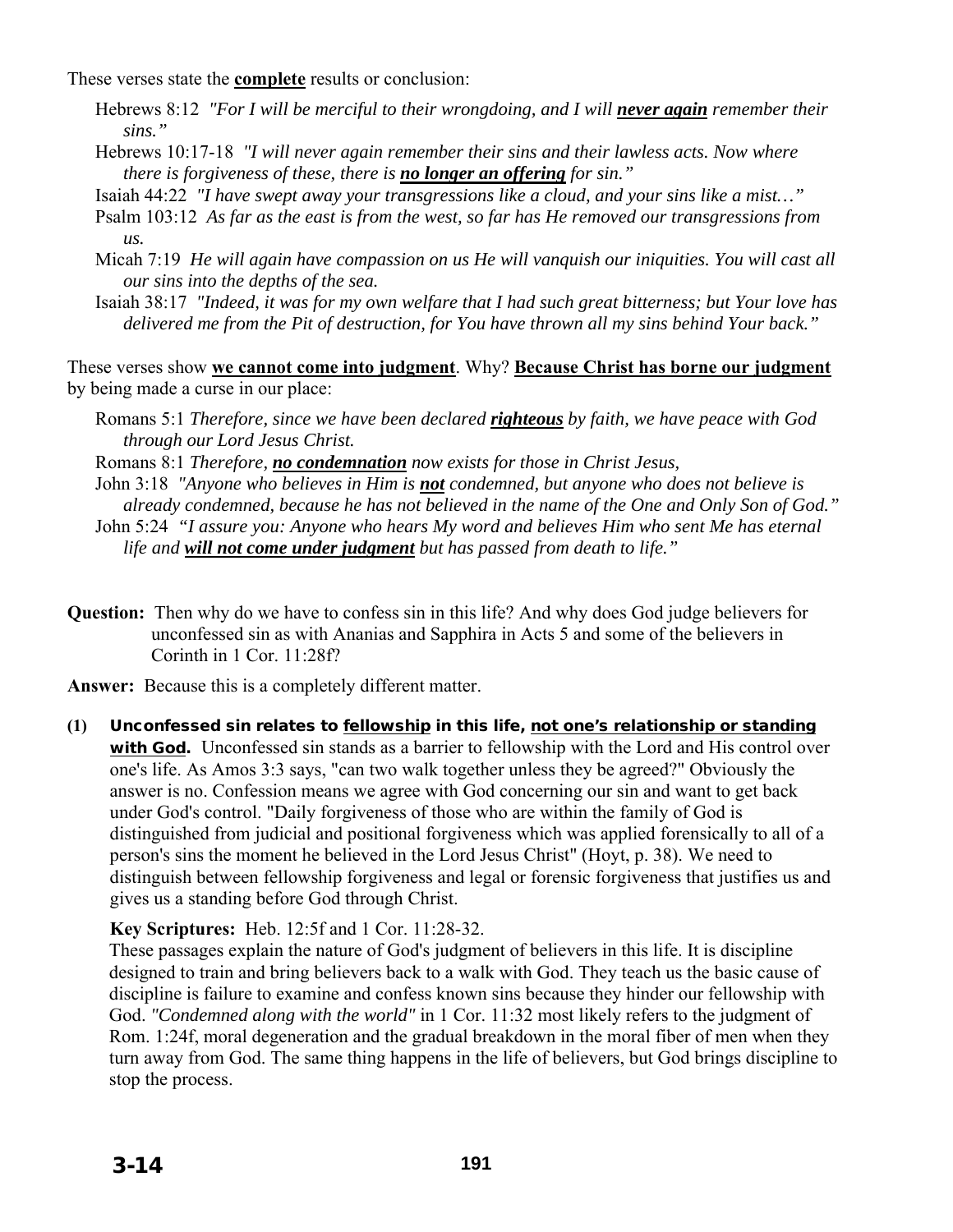(2) God does not judge us for our sin in the sense of making us pay the penalty for that sin. Scripture teaches that Christ's death was all-sufficient, completely satisfying God's wrath toward sin in the believer. The question of sin in regard to God's justice has been forever satisfied in the mind of God by the all-sufficient sacrifice of His Son. The penalty for the believer's sins has been fully paid for by Christ, the believer's substitute. The Christian has been in court, condemned, sentenced, and executed in his substitute, Jesus Christ. God cannot exact payment for sins twice since payment has been **fully and forever paid**. The believer is seen by the Father as clothed in the righteousness of Christ. God can therefore find no cause for accusing the Christian judicially any more than He can find cause for accusing Jesus Christ. Therefore, at the judgment seat of Christ forensic punishment will not be meted out for the believer's sins *(Hoyt, p. 38)* Rather, God disciplines us as a father disciplines his sons to bring us back into fellowship that we might be conformed to His Son. It is a family matter.

## The Positive Aspects of The Bema

- **1)** To evaluate the quality of every believer's work whether it is good or bad, i.e., acceptable and thus worthy of rewards, or unacceptable, to be rejected and unworthy of rewards. Actually an evaluation is going on every day by the Lord (cf. Rev. 2-3).
- **2)** To destroy and remove unacceptable production portrayed in the symbols of wood, hay, and stubble. All sinful deeds, thoughts, and motives, as well as all good deeds done in the energy of the flesh will be consumed like wood, hay, and stubble before a fire because they are unworthy of reward. Why? This will be answered as we consider the basis on which rewards are given or lost.
- **3)** To reward the believer for all the good he or she has done as portrayed by the symbols of gold, silver, and precious stones, that which is valuable and can stand the test of fire without being consumed.

#### **Scriptures:**

1 Cor. 3:13-15 *… each man's work will become evident; for the day will show it, because it is to be revealed with fire; and the fire itself will test the quality of each man's work. If any man's work which he has built upon it remains, he shall receive a reward. If any man's work is burned up, he shall suffer loss; but he himself shall be saved, yet so as through fire.* 

*"Evident"* is *phaneros* which means "known, plain, visible, revealed as to its nature." *"The day"* refers to a day well known and refers to the day of the *bema* after the rapture of the church. *"Declare it"* is *deloo* which means "to make evident, clear." *"Be revealed"* is *apokalupto* and means "to unveil." *"Test"* is *dokimazo* and means "to test for the sake of approval." *"The quality"* is *hopoion*, a correlative and qualitative pronoun meaning "of what sort or kind."

1 Cor. 4:5 *Therefore don't judge anything prematurely, before the Lord comes, who will both bring to*  light what is hidden in darkness and reveal the intentions of the hearts. And then praise will come *to each one from God.*

*"Bring to light"* is *photizo*, "to bring to light, make visible." *"Disclose"* is *phaneroo*, "to manifest, reveal." The issue should be extremely clear from these two verses: The Lord will evaluate the quality and nature of every person's work. Compare also:

- 2 Cor. 5:10 *For we must all appear before the tribunal of Christ, so that each may be repaid for what he has done in the body, whether good or worthless.*
- Rev. 22:12 *"Look! I am coming quickly, and My reward is with Me to repay each person according to what he has done."*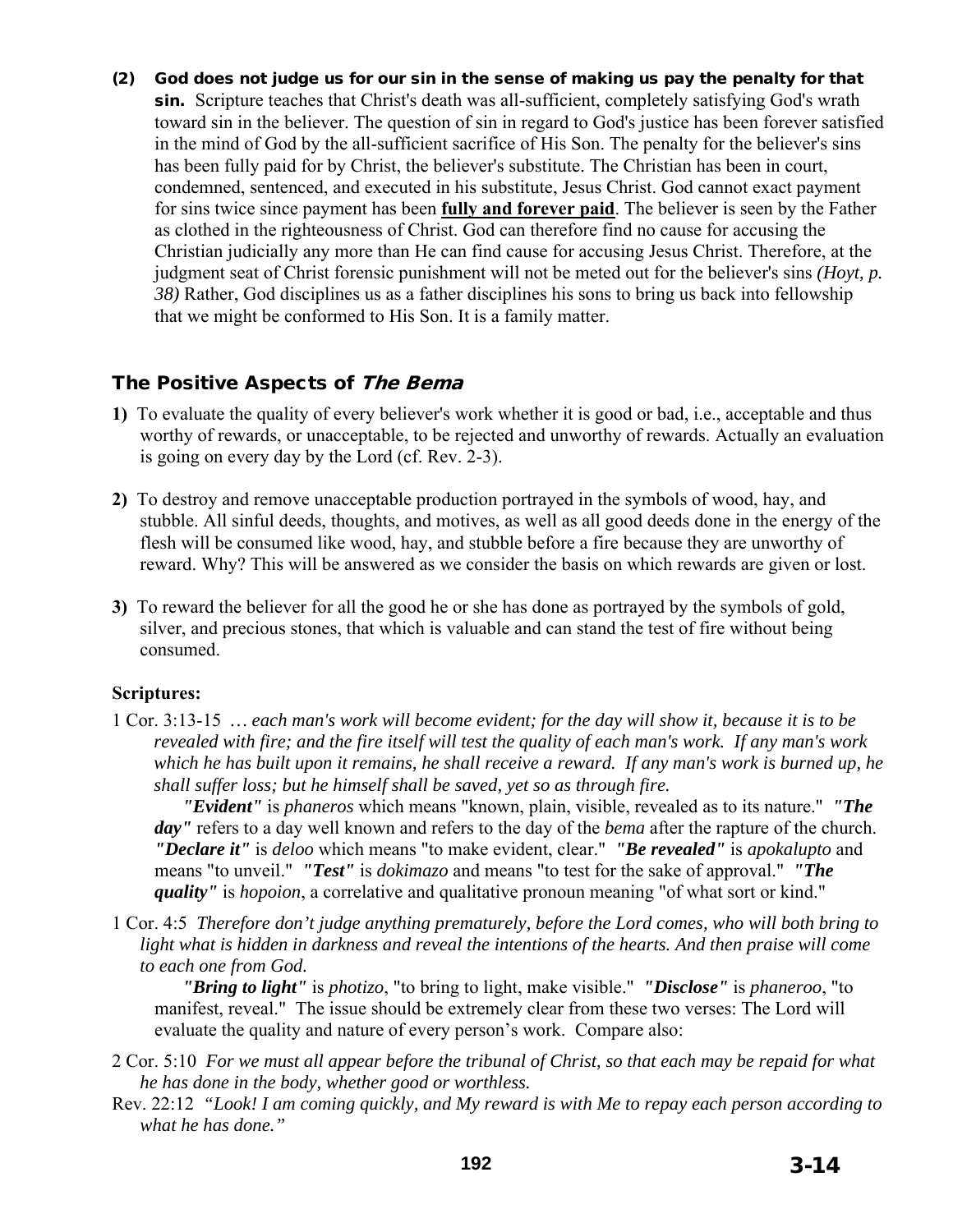# The Negative Aspects of The Bema

There are a number of passages that refer to the negative aspects of the Bema which need to be mentioned and explained. In these passages we read such things as "give account of himself," "suffer loss," "shrink away from Him in shame," and "recompense for his deeds . . . whether good or bad." Will believers experience shame, grief, remorse at the Bema? If so, how do we reconcile this with passages like Revelation 7:17, *"God will wipe away every tear from their eyes",* and Revelation 21:4, *"He will wipe away every tear from their eyes. Death will no longer exist; grief, crying, and pain will exist no longer, because the previous things have passed away.",* or with Isaiah 65:17, *"For I will create a new heaven and a new earth; the past events will not be remembered or come to mind."*?

#### The negative effects involve the following:

The loss suffered in 1 Corinthians 3:15 refers to the loss of rewards, not salvation as the verse goes on to make clear. Please note that the clause "*he shall suffer loss*" would be better rendered "*it* (the reward) *shall be forfeited*."

The disqualification mentioned in 1 Corinthians 9:27 means **disqualified from rewards, not loss of salvation**. This is clear from the context and the analogy to the Greek athletic games.

The "recompense" (NASB) or the "receive back" (KJV) of 2 Corinthians 5:10 refers to the dispensing of rewards or their loss. The verb used is *komizo* and means "to carry off safe," "to carry off as booty." In the middle voice as here, it meant "to bear for oneself" (Abott-Smith, *A Manual Greek Lexicon of the New Testament*, p. 252), or "to receive back what is one's own" (Rienecker, p. 468). Compare Matthew 25:27 and Ephesians 6:8.

That dispensing of rewards is in view is also evident from the Greek words in 2 Corinthians 5:10 translated "good" (*agathos*--valuable like good fruit) and "bad" (*phaulos*--**unacceptable like rotten or spoiled fruit**) (**flawed, imperfect – Art**). **The idea is not good in the sense of righteousness versus bad in the sense of evil or sinfulness.** For those ideas Paul would have most likely used *kalos*, "good," and *kakos*, "evil." For good works, those valuable like good fruit, we will receive back rewards, but for bad works, those rotten and **worthless**, we will receive no rewards or the loss of rewards.

Illustration:This is no more a punishment than when a student turns in a worthless assignment and receives an F or a D. His poor work results in a just grade or recompense. This is what his work deserves. There used to be a sign in the registrar's office at Dallas Seminary which read, "Salvation is by grace. . . Graduation is by works."

**1 John 2:28** This verse undoubtedly refers to the Bema and shows there will be both boldness as a result of abiding, and shame before the Lord as a result of failing to abide.

- *"And now little children."* John is writing to believers. This is his term of endearment for his readers as born again people.
- *"Abide in Him."* "Abide" is a synonym for fellowship which is the subject of the book (1:3-7). It means to remain in Him from the standpoint of drawing on His life as **the source** of ours and then to obey Him out of that relationship of dependence. This is the basis of rewards or the cause of their loss, **the abiding**, **Christ dependent life**.

*"So that"* points us to the purpose, the return of the Savior and what it will mean.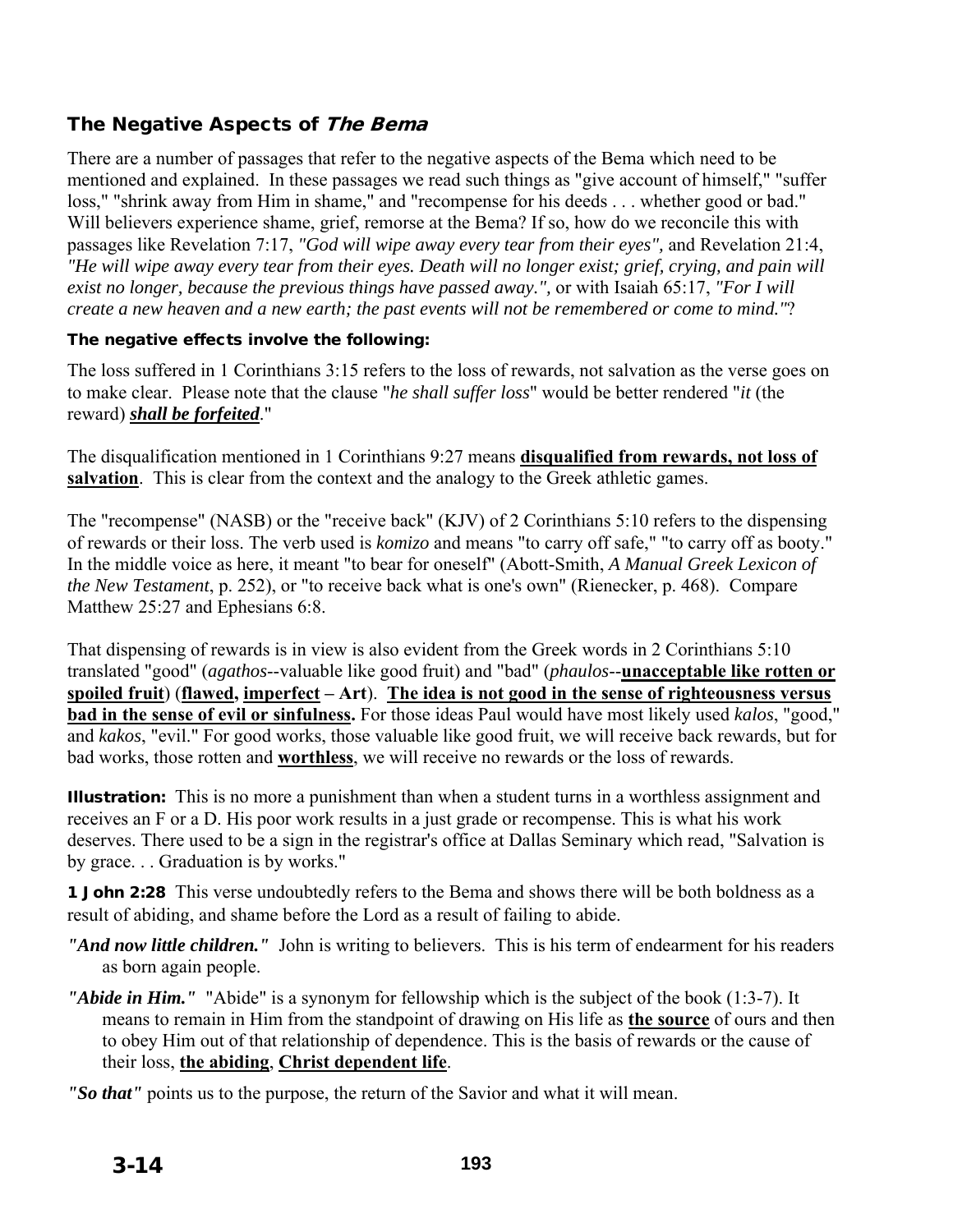- *"When He appears."* Two things. (1) The "when" points to the immanency of the return of the Lord. It is literally "if He appears." The conditional clause does not question the reality of Christ's coming, only the time of it and thereby points to its immanency. (2) "Appears" refers to the rapture which leads quickly into the Bema.
- *"We may have confidence."* "Confidence" is *parresia* and means "courage, boldness to speak." Point: Though none of us are perfect or ever will be, still, faithfulness to abide and obey the Lord will give confidence of rewards.

*"And not shrink away from Him in shame at His coming (presence)."* Please note several things here.

- (1) The verb is what we call in Greek an aorist subjunctive, and with the basic meaning of this verb, the grammar points to a future act, but not a continuous state. This in no way suggests a permanent condition.
- (2) The voice of the verb is passive. The subject receives the action, that is, he is made to feel shame. But how?
- (3) There are two views:
	- a. The non-abiding believer is made to feel shame by the Lord, i.e., the Lord puts him to shame. This would be somewhat punitive and does not fit the concept of the Bema nor the promises of the Lord that we will not come into judgment.
	- b. The non-abiding believer is made to feel shame by the revelatory nature of the event caused by his own awareness and realization of what his own failure and sin has caused him in terms of the loss of rewards and loss of glory to the Lord. But this will only be momentary or short lived at best in view of passages like Revelation 7:17; 21:4 and Isaiah 65:17.

*Hoyt* has a good summary of what this passage is talking about and involves: The Bible suggests that there will be shame at the judgment seat of Christ to a greater or lesser degree, depending on the measure of unfaithfulness of each individual believer. Therefore it should be each believer's impelling desire to be well-pleasing to the Lord in all things. Although Christians apparently will reflect on this earthly life with some regret, they will also realize what is ahead for them in the heavenly life. This latter realization will be the source of boundless joy.

*English* strikes a proper balance on this subject: Joy will indeed be the predominant emotion of life with the Lord; but I suspect that, when our works are made manifest at the tribunal, some grief will be mixed with the joy, and we shall know shame as we suffer loss. But we shall rejoice also as we realize that the rewards given will be another example of the grace of our Lord; for at best we are unprofitable servants" (E. Schuyler English, "The Church at the Tribunal," in *Prophetic Truth Unfolding Today*  [Fleming H. Revell, 1968], p. 29)

The elements of remorse, regret, and shame cannot be avoided in an examination of the judgment seat of Christ. But this sorrow must be somewhat relative because even for the finest of Christians there will be some things worthy of unceasing remorse in the light of God's unapproachable holiness. This would mean that the finest of Christians could be sorrowful throughout eternity. However, this is not the picture that the New Testament gives of heaven. The overwhelming emotion is joyfulness and gratefulness. Although there is undeniably some measure of remorse or regret, this is not the overriding emotion to be experienced throughout the eternal state.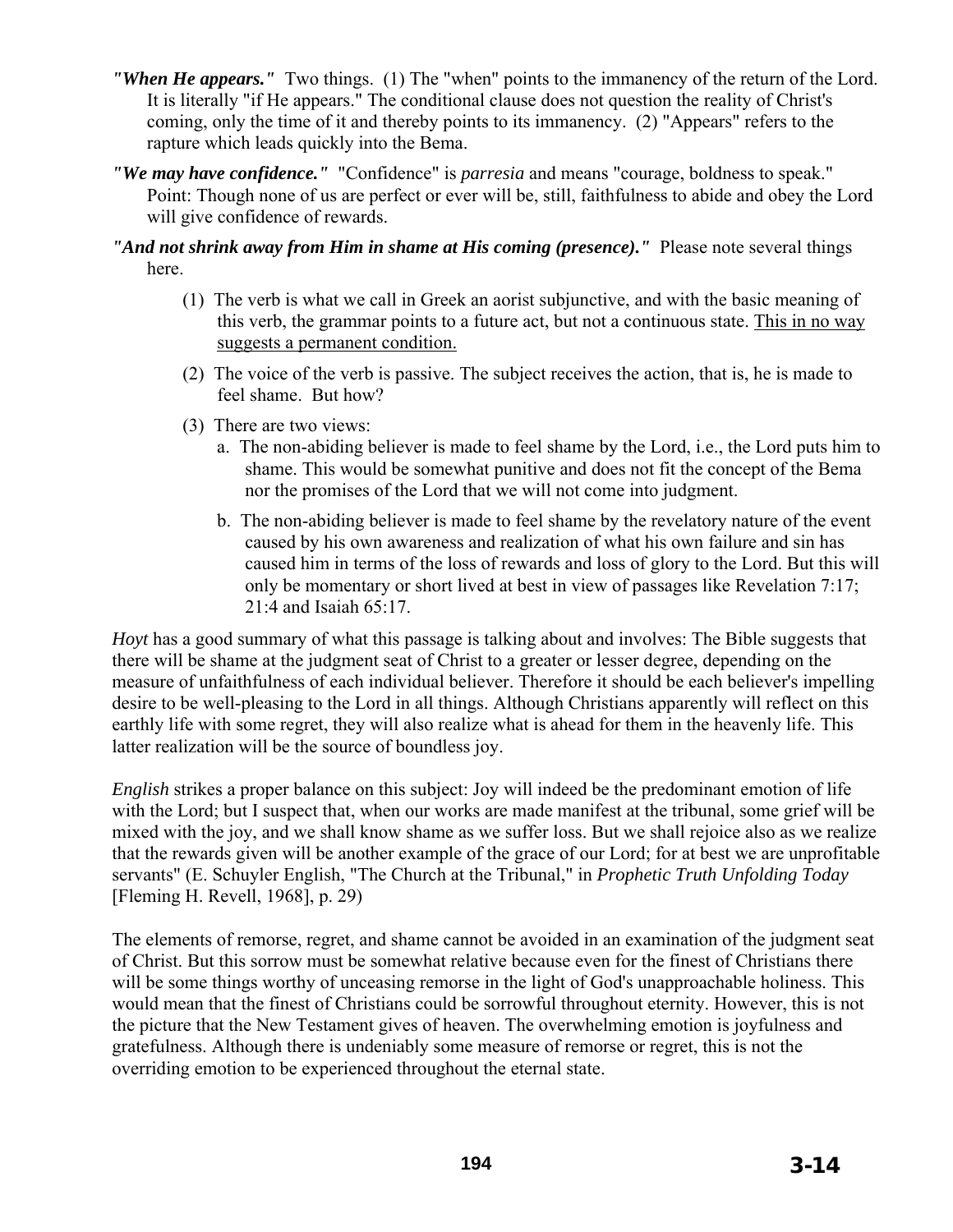The emotional condition of the redeemed is that of complete and unending happiness. Emotion proceeds from the realization of facts in personal experience. Hope will at last become reality for all those who are delivered from the bondage of corruption into the glorious liberty of the children of God (Rom. 8:18-25). Elimination of the curse, pain and death will also remove sorrow, tears and crying. (Rev. 21:4)

The judgment seat of Christ might be compared to a commencement ceremony. At graduation there is some measure of disappointment and remorse that one did not do better and work harder. However, at such an event the overwhelming emotion is joy, not remorse. The graduates do not leave the auditorium weeping because they did not earn better grades. Rather, they are thankful that they have been graduated, and they are grateful for what they did achieve. **To overdo the sorrow aspect of the judgment seat of Christ is to make heaven hell**. **To underdo the sorrow aspect is to make faithfulness inconsequential**. (*Samuel Hoyt, "The Judgment Seat of Christ in Theological Perspective," Part 2, p. 131,* Bibliotheca Sacra*, Electronic Media).* 

## The Nature of the Rewards

What are they and how are they described in Scripture? They are described in terms of generalities. What we know about rewards is given in terms that are more general than specific. These are:

- The Promise of Crowns This seems to be used as a symbol of victory, authority and responsibility.
- The Promise of Heavenly Treasure (Matt. 6:20; 1 Pet. 1:4). Stresses their eternal value and security.
- The Promise of Accolades or CommendationsThis is seen in those passages where a reward is administered in the form of something like "well done thou good and faithful servant . . ." (cf. Matt. 25:21; Lk. 19:17; 1 Cor. 4:5b).
- The Promises to Overcomers These could refer to special blessing of rewards to those believers who overcome special trials and tests rather than a general promise to all believers. (See Rev. 2:7; 2:11, 17, 26; etc).
- The Promise of Special Responsibilities and Authority of the Lord's Possessions (cf. Matt. 19:28; 24:45-47; 25:21, 23; Lk. 19:17-19; 22:29-30; Rev. 2:26).

## Some Analogies to Consider

A Thanksgiving Dinner At a Thanksgiving dinner, each person eats a different amount, but each is satisfied. After our glorification, there will be no sinful nature to produce envy, or jealousy, or resentment, or feelings of dissatisfaction. We will each be enthralled with God and our glorified state.

A Bat Boy at the World Series Any young man who loves baseball would probably be thrilled to be a bat boy in the world series, but he would not be jealous or resentful because he was not one of the stars of the game. He would just be delighted to be there and do what he was doing.

A Graduate at Commencement All the graduates are there and excited about graduating, yet at the time of rewards, some sorrow might be experienced, but it is quickly overcome by the joy of the event.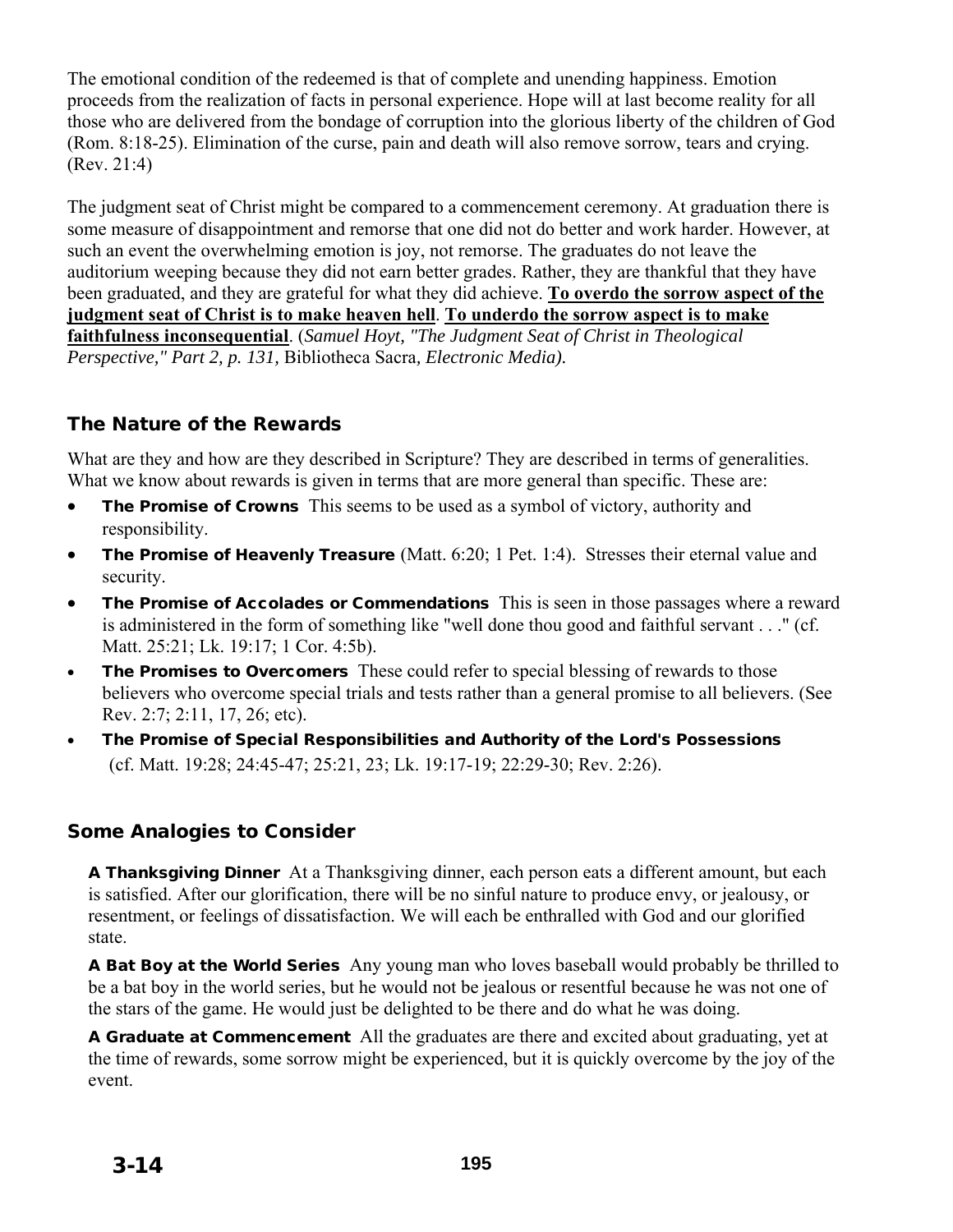Our Spiritual Gifts Our rewards may be likened to our spiritual gifts. Our rewards seem to be primarily a matter of responsibility and maybe opportunities, but they will not be like badges or medals we wear as in the military. Remember that all of our crowns will be cast at the feet of Christ, for only He is worthy (Rev. 4:10-11). Also, Matthew 25:21, 23 and Luke 19:17-19 show us our rewards consist of authority over either many things or many cities. They may include galaxies of the universe. All believers will live in the millennium and in eternity with the Lord. Some will reign with Him, but, because of loss of rewards, evidently some will not.

In Scripture, the church is viewed as the heavenly kingdom and a universal priesthood. This may indicate something of our authority. We may rule over galaxies, celestial bodies, the heavens, and definitely over angels, and the world (cf. 1 Cor. 6:2-3; 4:8)

Israel is the earthly kingdom and will undoubtedly have authority over portions and sections of the millennial kingdom and the eternal kingdom as emphasized in Matt. 25:21; Lk. 19:17-19; and Dan. 7:18, 22, 27.

## The Crowns of The New Testament

#### The Words Used For Crowns

*Stephanos***.** This was the victors crown, the wreath given to the victorious athlete before the judge at the Bema. It is the word used of the crowns promised to believers for faithfulness in the Christian life.

*Diadem*. This was the royal crown, the crown of a king. It is used of the seven diadems of the Beast in Revelation 12:3 and 13:1. But, to stress that Christ is King of kings, this word is also used of the many diadems the Lord will wear at His return (Rev. 19:12 ).

The Principle The Lord Jesus is the Victor, and our victory is really His victory which is appropriated by faith. Crowns are given as rewards for **faithfulness** to appropriate God's grace and Christ's victory in the Christian life. They remind us of our responsibility **to abide** in the vine.

# The Crowns and Their Significance

The Crown of Thorns (Matt. 27:29; Mk. 15:17; Jn. 19:2, 5) speaks of Christ's work on the cross and stands for His victory over sin, Satan, and death.

The Incorruptible Crown (1 Cor. 9:25). Two things: (a) This describes all the crowns. It contrasts our crowns with the temporal and temporary treasure of this life. (b) It is also a special crown given for faithfulness in running the race and exercising self-control in order to serve the Lord and finish the race.

The Crown of Exultation or Rejoicing (1 Thess. 2:19; Phil. 4:1). This crown is a reward given for witnessing, follow-up, and ministry to others. In one sense, the Thessalonians will be Paul's crown, and the effect at the Bema and throughout eternity will be rejoicing or exultation over their presence in heaven. But what did Paul mean by this? In view of his use of "crown" (*stephanos*, the victor's wreath) in other places, and the fact believers will cast their crowns before the Lord (Rev. 4:10), Paul may also have in mind a personal crown or reward that he will receive because of their presence at the return of the Lord. Though, in this passage the apostle does not say he would receive a crown, this is suggested, if not here certainly in other passages. Though some of them were not living as they should, looking ahead and seeing them in glory brought joy and would bring great rejoicing.